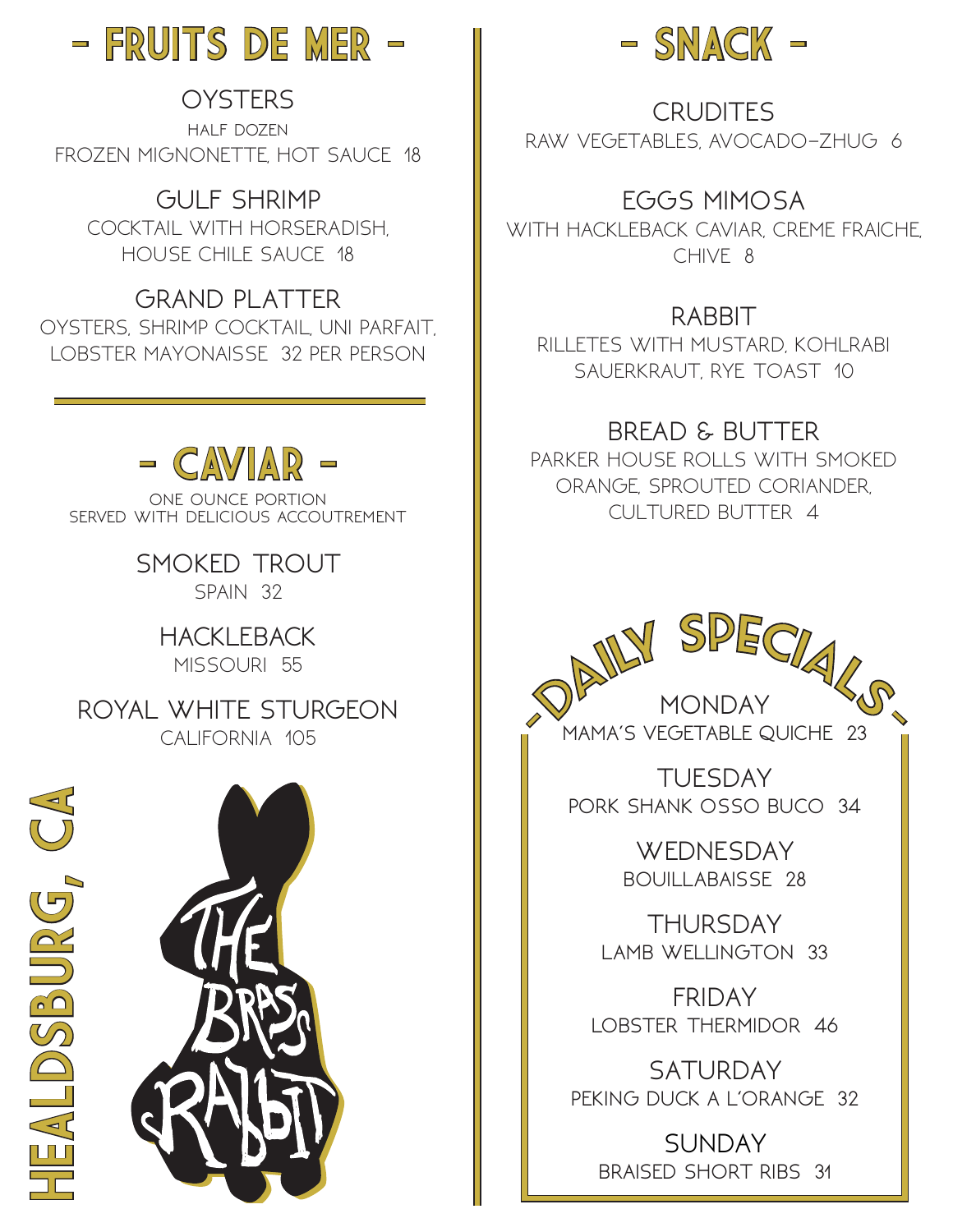

# **GARDEN LETTUCE**

SALAD WITH MIXED RADISH, SNOW PEA, CARROT, CRISPY ONION, CREME FRAICHE-TARRAGON DRESSING 11

### **BURRATA**

SALAD WITH EMBER ROASTED BEETS, PURSLANE, FENNEL, ENDIVE, HAZELNUT-KALE CRUMBLE, BALSAMIC VINEGAR 13

# **WISE ACRE FARM EGG**

 SLOW POACHED WITH SPRING ONION CONSOMME, FAVA BEANS, FENNEL JAM, SOURDOUGH CROUTON 13

# **ENGLISH PEA**

 AGNOLOTTI WITH GRILLED SHRIMP, CHARRED CARROT, PICKLED RAMP 18

#### **FOIE GRAS**

MOUSSE WITH SICILIAN PISTACHIO, APRICOT, SEA BERRY, LEEK ASH, TOASTED BRIOCHE 19

#### **CARPACCIO**

RIBEYE CAP WITH EGG YOLK PUREE, WATERMELON RADISH, ASPARAGUS VINEGAR 17



### **SPRING VEGETABLE**

POT PIE WITH ENGLISH PEA, MOREL MUSHROOM, THUMBELINA CARROT, PUFF PASTRY, GRUYERE, SPICY GREENS 24

#### **ALASKAN HALIBUT**

GRILLED A LA PLANCHA WITH BABY ARTICHOKE, GULF SHRIMP, NICOISE OLIVE, ROMANO BEAN, BUERRE BLANC 35

#### **ORA KING SALMON**

GRILLED WITH POTATO PUREE, CHARRED BROCCOLI, HOLLANDAISE, PRESERVED LEMON, NASTURTIUM "CAPERS" 28

#### **CHICKEN**

ROTISSERIE WITH SPRING ONION PANADE, FOIE GRAS, GRILLED ASPARAGUS, LEMON VERBENA CHIMICHURRI 24

#### **PORK**

GRILLED CHOP WITH CHARRED STONE FRUIT, BRAISED KALE, MUSTARD SAUCE 31

#### **BEEF**

GRILLED EYE OF RIB, RED WINE BRAISED CIPOLLINI ONION, DUCK FAT POTATO, TURNIP, BORDELAISE 39

#### **BURGER**

LOCAL GRASS FED BEEF, SLOW COOKED ONION, GRUYERE, GARLIC • BLACK TRUFFLE AIOLI, FRIES 18

**SHANE MCANELLY EXECUTIVE CHEF** 

**WILLIAM WOODWARD** pastry chef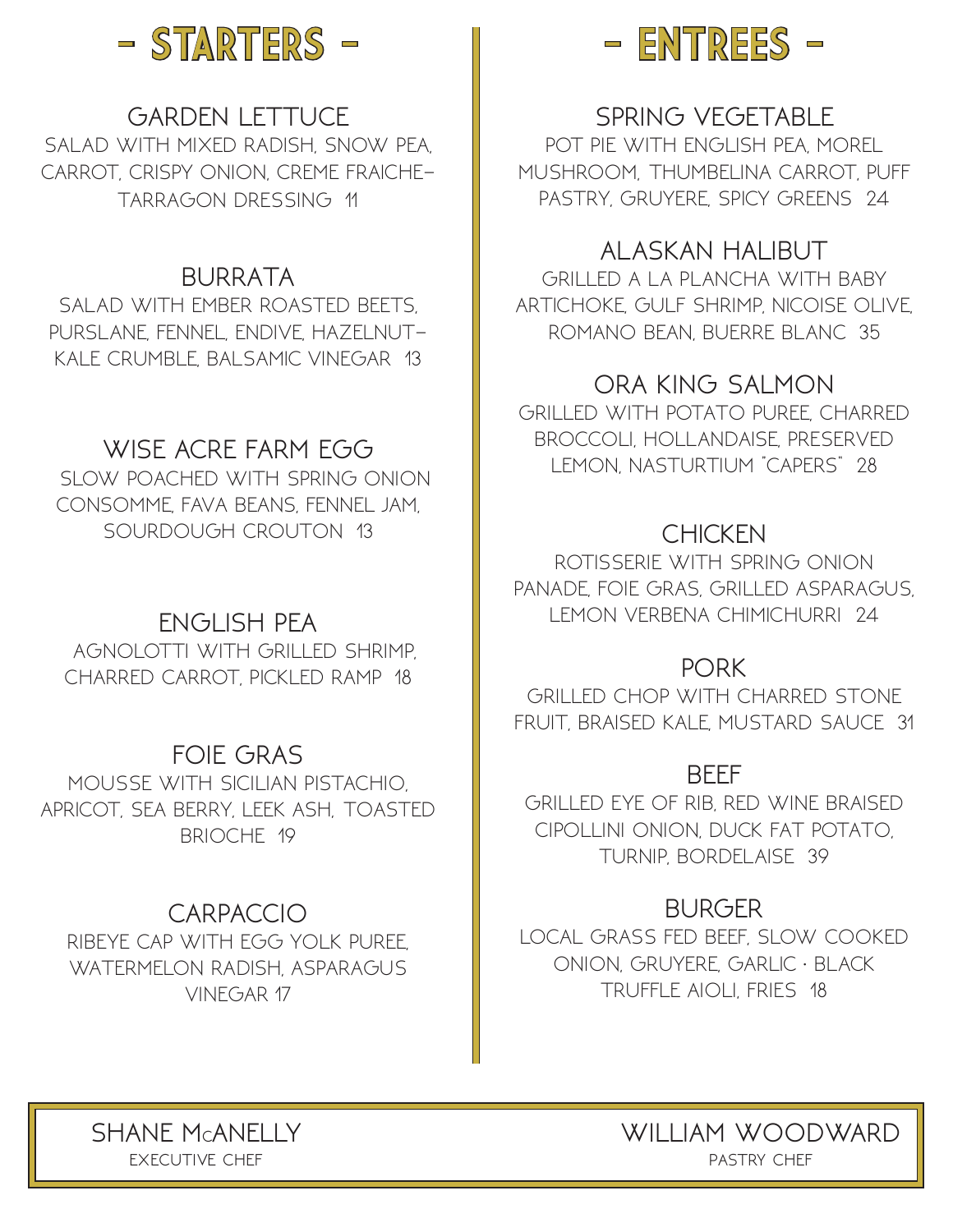

**ROSSINI MARTINI** BEEFEATER GIN, VERMOUTH, LONG POUR OF GIN OR MAYFAIR VODKA & GIN, TRUFFLE, FOIE-LIVES 15

**THE CHURCHILL** VODKA, NO VERMOUTH 14 KINA L'AERO D'OR 12

**VESPER**

 $-$  ADD INS  $-$ FOIE·LIVES 3 | BLACK TRUFFLE TINCTURE 3 | BLUE CHEESE STUFFED OLIVES 2

# - COCKTAILS - – 12

**MANHATTAN** CHARLES GOODNIGHT BOURBON, SWEET VERMOUTH, ANGOSTURA

**MINT JULEP** WOODFORD BOURBON, RICH MINT SYRUP, ANGOSTURA

**MARTINEZ** ANCHOR OLD TOM GIN, SWEET VERMOUTH, MARASCHINO

**MOSCOW MULE** MAYFAIR VODKA, LIME, GINGER BEER

**LEMON DROP** BUDDHA'S HAND VODKA, LEMON, COINTREAU, VERBENA SUGAR RIM

**AVIATION** LIGHTHOUSE GIN, CREME DE VIOLETTE, MARASCHINO LIQUEUR, LEMON

# - WINES bythe GLASS -

**OCEANS CUVEE** IRON HORSE, 2010, GREEN VALLEY 16

> **CHAMPAGNE** DEUTZ, AY, FRANCE 20

**CHARDONNAY** CHALK HILL. 2014, CHALK HILL 16

**ROSE of WINE** FOLEY SONOMA, 2016, ALEXANDER 13

> **CHALONE PINOT NOIR** 2012, CHALONE 15

**BARBERA** PRESTON, 2015, DCV 13

**KULETO MERITAGE** 'INDIA INK', 2014, NAPA VALLEY 14



**\*tap\* PRIMA PILS** VICTORY, PILSNER

**BEST COAST** DRAKES, IPA

**MARZEN** SUDWERK, AMBER LAGER

**\*tap\* HOPPY TABLE** ALLAGASH, DRY HOPPED BELGIAN STYLE ALE

**OLD No. 38** NORTH COAST, STOUT